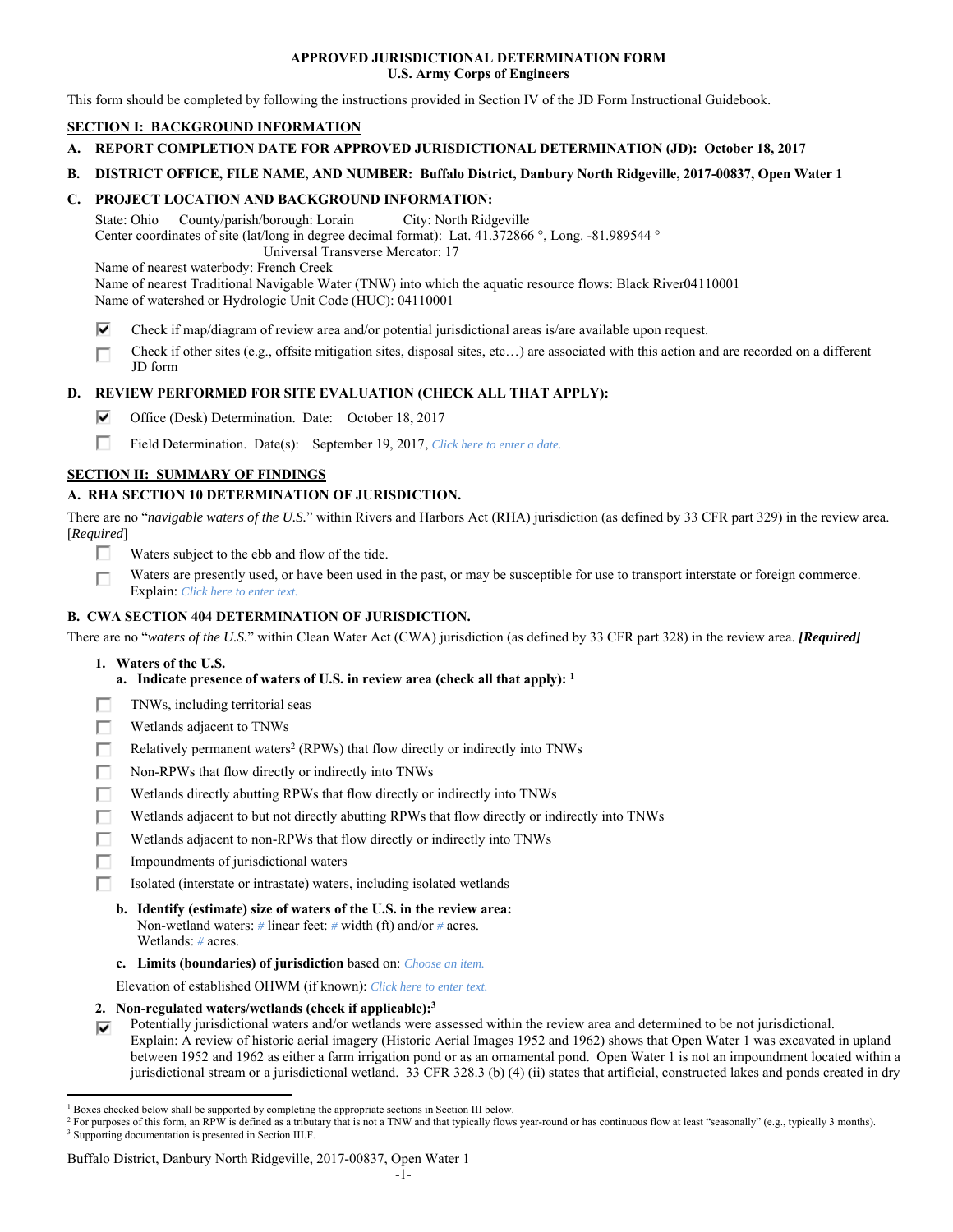land such as farm and stock watering ponds, irrigation ponds, settling basins, fields flooded for rice growing, log cleaning ponds, or cooling ponds are not Waters of the United States and are not regulated aquatic features. Likewise, 33 CFR 328.3 (b) (4) (iv) states that small ornamental waters created in dry land are not waters of the United States and are not regulated aquatic features.

### **SECTION III: CWA ANALYSIS**

#### **A. TNWs AND WETLANDS ADJACENT TO TNWs**

**The agencies will assert jurisdiction over TNWs and wetlands adjacent to TNWs. If the aquatic resource is a TNW, complete Section III.A.1 and Section III.D.1. only; if the aquatic resource is a wetland adjacent to a TNW, complete Sections III.A.1 and 2 and Section III.D.1.; otherwise, see Section III.B below**.

 **1. TNW** 

Identify TNW: *Click here to enter text.*

Summarize rationale supporting determination: *Click here to enter text.*

### **2. Wetland adjacent to TNW**

Summarize rationale supporting conclusion that wetland is "adjacent": *Click here to enter text.*

### **B. CHARACTERISTICS OF TRIBUTARY (THAT IS NOT A TNW) AND ITS ADJACENT WETLANDS (IF ANY):**

**This section summarizes information regarding characteristics of the tributary and its adjacent wetlands, if any, and it helps determine whether or not the standards for jurisdiction established under Rapanos have been met.** 

**The agencies will assert jurisdiction over non-navigable tributaries of TNWs where the tributaries are "relatively permanent waters" (RPWs), i.e. tributaries that typically flow year-round or have continuous flow at least seasonally (e.g., typically 3 months). A wetland that directly abuts an RPW is also jurisdictional. If the aquatic resource is not a TNW, but has year-round (perennial) flow, skip to Section III.D.2. If the aquatic resource is a wetland directly abutting a tributary with perennial flow, skip to Section III.D.4.** 

**A wetland that is adjacent to but that does not directly abut an RPW requires a significant nexus evaluation. Corps districts and EPA regions will include in the record any available information that documents the existence of a significant nexus between a relatively permanent tributary that is not perennial (and its adjacent wetlands if any) and a traditional navigable water, even though a significant nexus finding is not required as a matter of law.**

If the waterbody<sup>4</sup> is not an RPW, or a wetland directly abutting an RPW, a JD will require additional data to determine if the **waterbody has a significant nexus with a TNW. If the tributary has adjacent wetlands, the significant nexus evaluation must consider the tributary in combination with all of its adjacent wetlands. This significant nexus evaluation that combines, for analytical purposes, the tributary and all of its adjacent wetlands is used whether the review area identified in the JD request is the tributary, or its adjacent wetlands, or both. If the JD covers a tributary with adjacent wetlands, complete Section III.B.1 for the tributary, Section III.B.2 for any onsite wetlands, and Section III.B.3 for all wetlands adjacent to that tributary, both onsite and offsite. The determination whether a significant nexus exists is determined in Section III.C below.** 

 **1. Characteristics of non-TNWs that flow directly or indirectly into TNW** 

 **(i) General Area Conditions:**  Watershed size: *# Choose an item.* Drainage area: *# Choose an item.*

> Average annual rainfall: *#* inches Average annual snowfall: *#* inches

- **(ii) Physical Characteristics:** 
	- (a) Relationship with TNW:
		- $\Box$  Tributary flows directly into TNW.

Tributary flows through *Choose an item.* tributaries before entering TNW.

| Project waters are <i>Choose an item</i> . river miles from TNW.                      |
|---------------------------------------------------------------------------------------|
| Project waters are <i>Choose an item</i> , river miles from RPW.                      |
| Project waters are <i>Choose an item.</i> aerial (straight) miles from TNW.           |
| Project waters are <i>Choose an item.</i> aerial (straight) miles from RPW.           |
| Project waters cross or serve as state boundaries. Explain: Click here to enter text. |
|                                                                                       |

Identify flow route to TNW5: *Click here to enter text.* Tributary stream order, if known: *Click here to enter text.*

(b) General Tributary Characteristics (check all that apply):

**Tributary** is: □ Natural

Artificial (man-made). Explain: *Click here to enter text.*

#### Buffalo District, Danbury North Ridgeville, 2017-00837, Open Water 1

 $\overline{a}$ <sup>4</sup> Note that the Instructional Guidebook contains additional information regarding swales, ditches, washes, and erosional features generally and in the arid West.  $^5$  Flow route can be described by identifying, e.g., tributary a, which flows through the review area, to flow into tributary b, which then flows into TNW.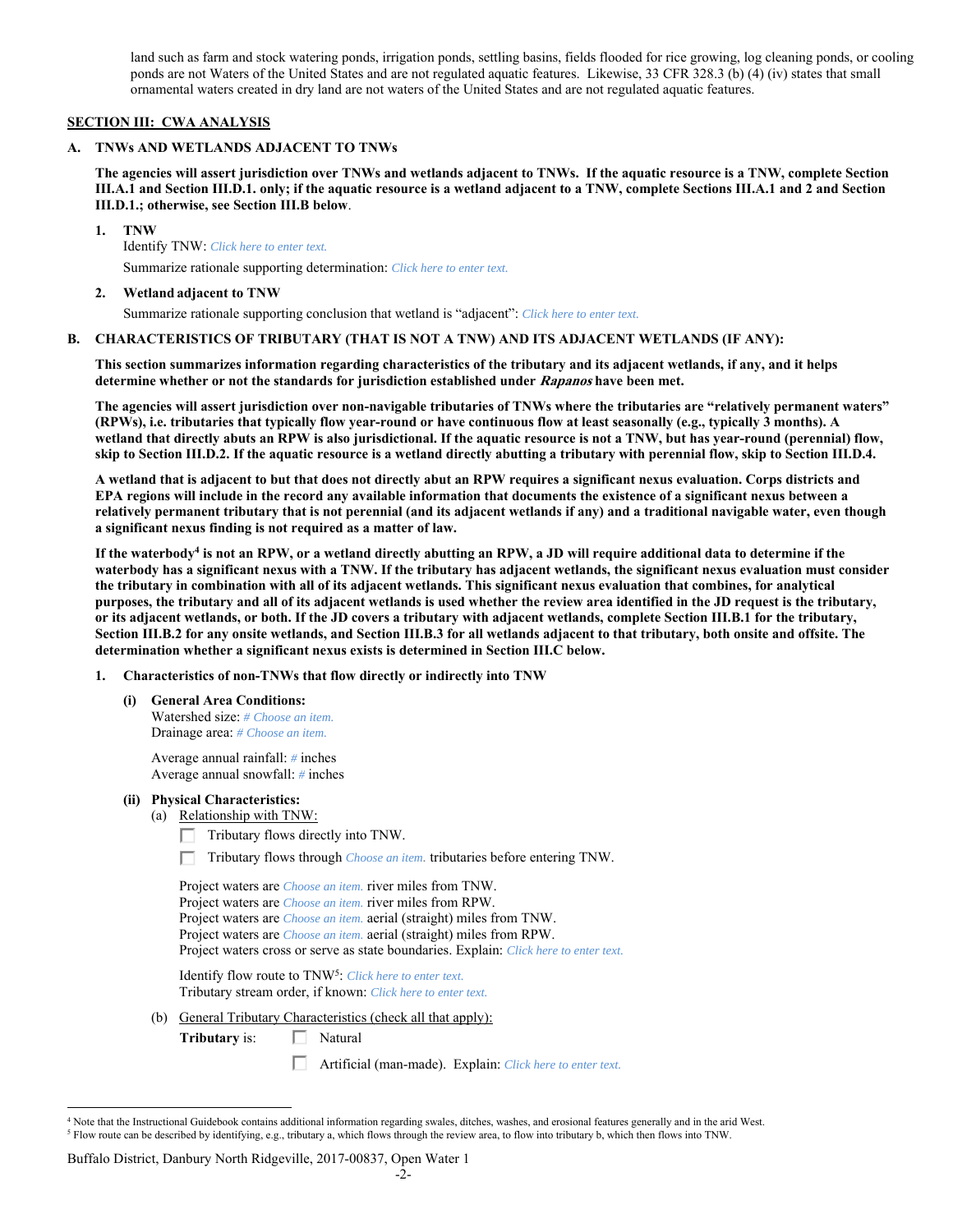Manipulated (man-altered). Explain: *Click here to enter text.*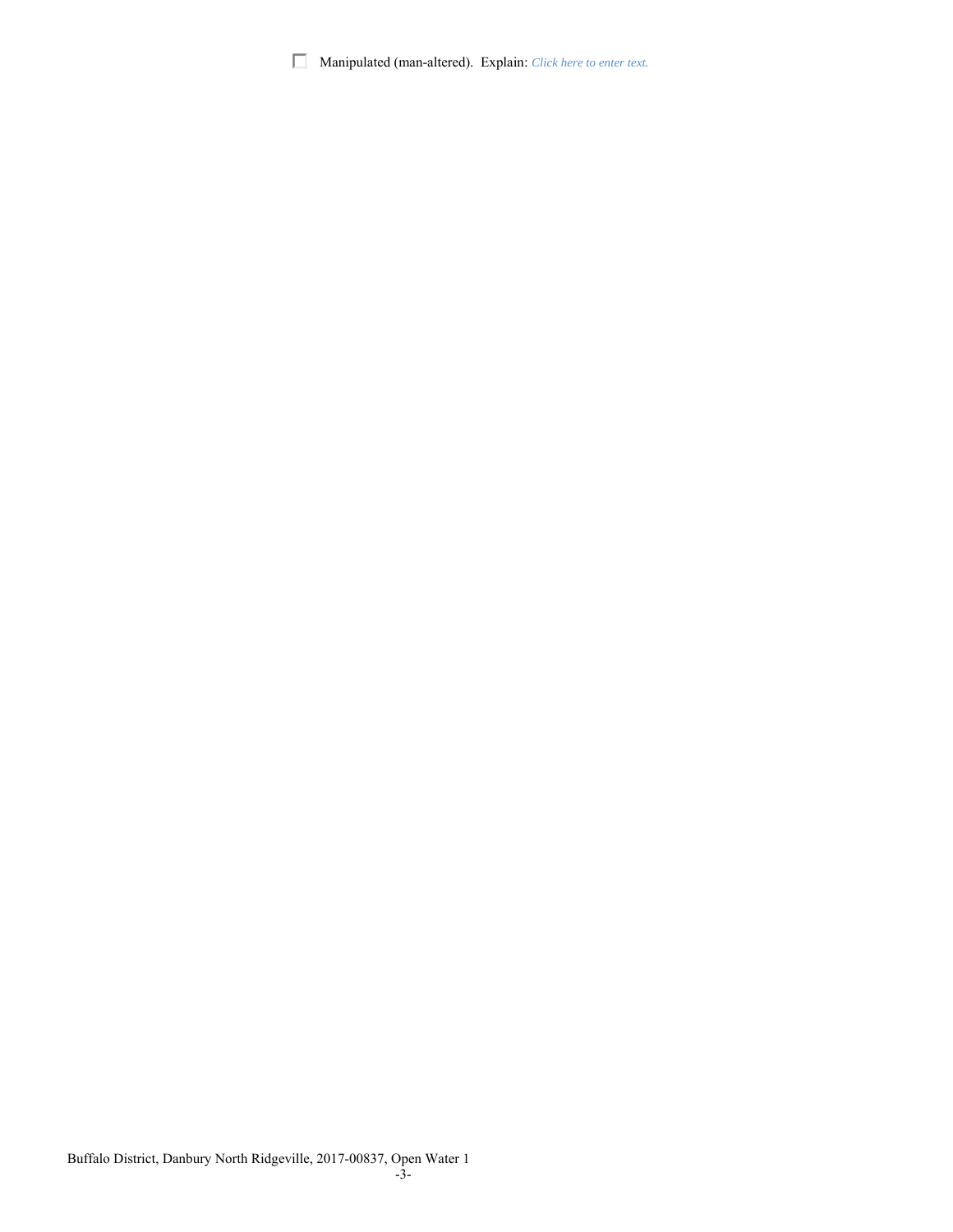|     | Tributary properties with respect to top of bank (estimate):<br>Average width: # feet<br>Average depth: # feet<br>Average side slopes: Choose an item.                                                                                                                                                                                                                                                                                                                                                                                                                                                                                                                                                                                |
|-----|---------------------------------------------------------------------------------------------------------------------------------------------------------------------------------------------------------------------------------------------------------------------------------------------------------------------------------------------------------------------------------------------------------------------------------------------------------------------------------------------------------------------------------------------------------------------------------------------------------------------------------------------------------------------------------------------------------------------------------------|
|     | Primary tributary substrate composition (check all that apply):                                                                                                                                                                                                                                                                                                                                                                                                                                                                                                                                                                                                                                                                       |
|     | Silts<br>Sands<br>Concrete                                                                                                                                                                                                                                                                                                                                                                                                                                                                                                                                                                                                                                                                                                            |
|     | Cobbles<br>Muck<br>Gravel                                                                                                                                                                                                                                                                                                                                                                                                                                                                                                                                                                                                                                                                                                             |
|     | Bedrock<br>п<br>Vegetation. Type/% cover: Click here to enter text.                                                                                                                                                                                                                                                                                                                                                                                                                                                                                                                                                                                                                                                                   |
|     | Other. Explain: Click here to enter text.                                                                                                                                                                                                                                                                                                                                                                                                                                                                                                                                                                                                                                                                                             |
|     | Tributary condition/stability [e.g., highly eroding, sloughing banks]. Explain: Click here to enter text.<br>Presence of run/riffle/pool complexes. Explain: Click here to enter text.<br>Tributary geometry: Choose an item.<br>Tributary gradient (approximate average slope): #%                                                                                                                                                                                                                                                                                                                                                                                                                                                   |
| (c) | Flow:<br>Tributary provides for: Choose an item.<br>Estimate average number of flow events in review area/year: Choose an item.<br>Describe flow regime: Click here to enter text.<br>Other information on duration and volume: Click here to enter text.                                                                                                                                                                                                                                                                                                                                                                                                                                                                             |
|     | <b>Surface flow is:</b> <i>Choose an item.</i> <b>Characteristics:</b> <i>Click here to enter text.</i>                                                                                                                                                                                                                                                                                                                                                                                                                                                                                                                                                                                                                               |
|     | Subsurface flow: Choose an item. Explain findings: Click here to enter text.<br>$\Box$ Dye (or other) test performed: <i>Click here to enter text.</i>                                                                                                                                                                                                                                                                                                                                                                                                                                                                                                                                                                                |
|     | Tributary has (check all that apply):<br>$\Box$ Bed and banks<br>OHWM <sup>6</sup> (check all indicators that apply):<br>$\Box$ clear, natural line impressed on the bank $\Box$<br>the presence of litter and debris<br>changes in the character of soil<br>destruction of terrestrial vegetation<br>the presence of wrack line<br>shelving<br>vegetation matted down, bent, or absent  <br>sediment sorting<br>leaf litter disturbed or washed away<br>scour<br>sediment deposition<br>multiple observed or predicted flow events<br>water staining<br>abrupt change in plant community Click here to enter text.<br>other (list): Click here to enter text.<br>Discontinuous OHWM. <sup>7</sup> Explain: Click here to enter text. |
|     | If factors other than the OHWM were used to determine lateral extent of CWA jurisdiction (check all that apply):<br>$\Box$ High Tide Line indicated by:<br>Mean High Water Mark indicated by:                                                                                                                                                                                                                                                                                                                                                                                                                                                                                                                                         |
|     | oil or scum line along shore objects<br>survey to available datum;                                                                                                                                                                                                                                                                                                                                                                                                                                                                                                                                                                                                                                                                    |
|     | fine shell or debris deposits (foreshore)<br>physical markings;                                                                                                                                                                                                                                                                                                                                                                                                                                                                                                                                                                                                                                                                       |
|     | physical markings/characteristics<br>vegetation lines/changes in vegetation types.                                                                                                                                                                                                                                                                                                                                                                                                                                                                                                                                                                                                                                                    |
|     | tidal gauges                                                                                                                                                                                                                                                                                                                                                                                                                                                                                                                                                                                                                                                                                                                          |
|     | other (list): Click here to enter text.                                                                                                                                                                                                                                                                                                                                                                                                                                                                                                                                                                                                                                                                                               |
|     | (iii) Chemical Characteristics:                                                                                                                                                                                                                                                                                                                                                                                                                                                                                                                                                                                                                                                                                                       |
|     | Characterize tributary (e.g., water color is clear, discolored, oily film; water quality; general watershed characteristics, etc.).                                                                                                                                                                                                                                                                                                                                                                                                                                                                                                                                                                                                   |

Explain: *Click here to enter text.*

Identify specific pollutants, if known: *Click here to enter text.*

 $\overline{a}$ 

<sup>6</sup> A natural or man-made discontinuity in the OHWM does not necessarily sever jurisdiction (e.g., where the stream temporarily flows underground, or where the OHWM has been removed by development or agricultural practices). Where there is a break in the OHWM that is unrelated to the waterbody's flow regime (e.g., flow over a rock outcrop or through a culvert), the agencies will look for indicators of flow above and below the break. 7 Ibid.

Buffalo District, Danbury North Ridgeville, 2017-00837, Open Water 1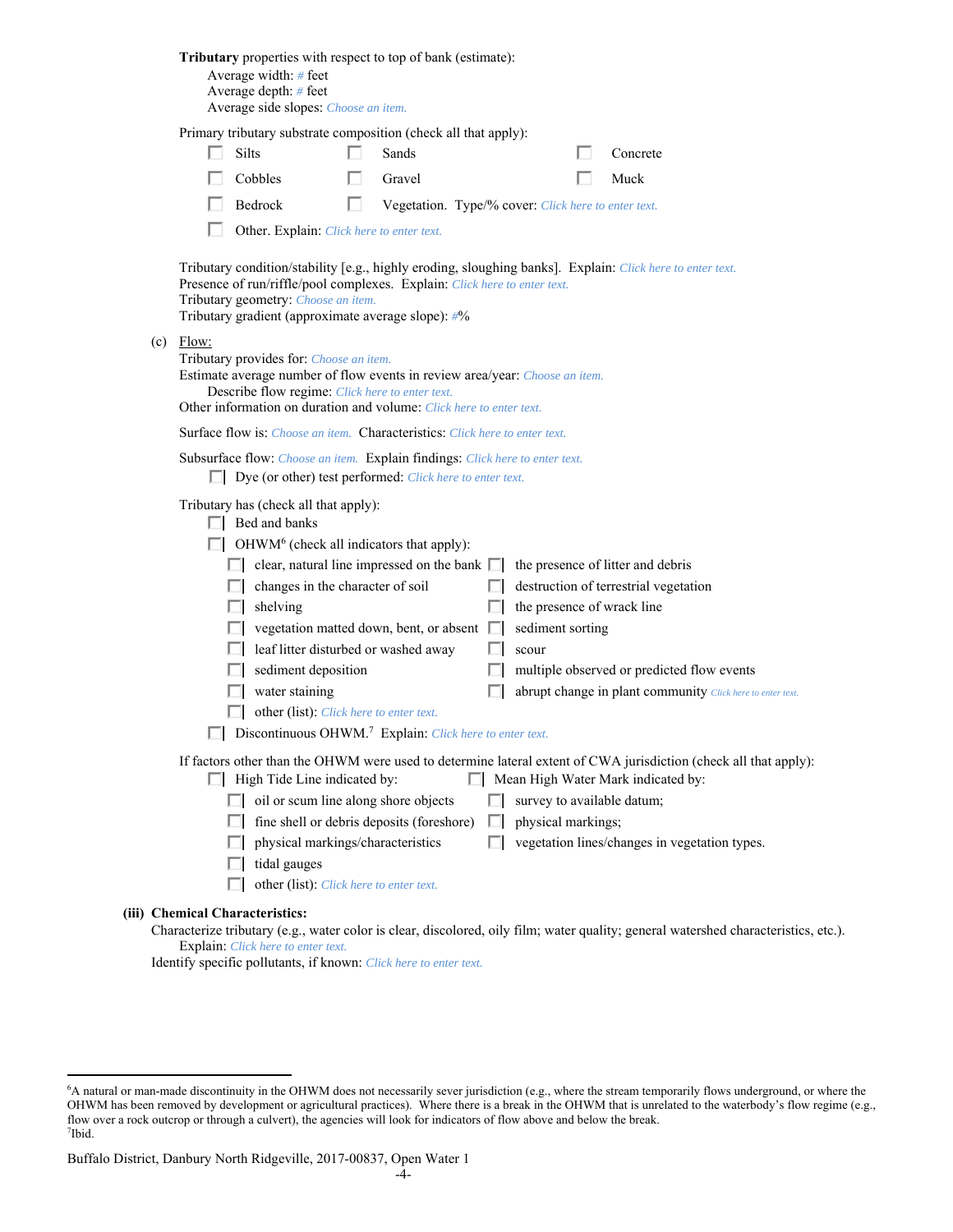### **(iv) Biological Characteristics. Channel supports (check all that apply):**

- Riparian corridor. Characteristics (type, average width): *Click here to enter text.*
- Wetland fringe. Characteristics: *Click here to enter text.*
- $\Box$  Habitat for:
	- Federally Listed species. Explain findings: *Click here to enter text.*
	- п. Fish/spawn areas. Explain findings: *Click here to enter text.*
	- П. Other environmentally-sensitive species. Explain findings: *Click here to enter text.*
	- п. Aquatic/wildlife diversity. Explain findings: *Click here to enter text.*

### **2. Characteristics of wetlands adjacent to non-TNW that flow directly or indirectly into TNW**

### **(i) Physical Characteristics:**

- (a) General Wetland Characteristics:
	- Properties:

 Wetland size: *#* acres Wetland type. Explain: *Click here to enter text.*

Wetland quality. Explain: *Click here to enter text.*

Project wetlands cross or serve as state boundaries. Explain: *Click here to enter text.*

(b) General Flow Relationship with Non-TNW: Flow is: *Choose an item.* Explain: *Click here to enter text.*

 Surface flow is: *Choose an item.* Characteristics: *Click here to enter text.*

Subsurface flow: *Choose an item.* Explain findings: *Click here to enter text.*

Dye (or other) test performed: *Click here to enter text.*

### (c) Wetland Adjacency Determination with Non-TNW:

- $\Box$  Directly abutting
- $\Box$  Not directly abutting
	- п. Discrete wetland hydrologic connection. Explain: *Click here to enter text.*
	- Ecological connection. Explain: *Click here to enter text.* П.
	- П. Separated by berm/barrier. Explain: *Click here to enter text.*
- (d) Proximity (Relationship) to TNW

Project wetlands are *Choose an item.* river miles from TNW. Project waters are *Choose an item.* aerial (straight) miles from TNW. Flow is from: *Choose an item.* Estimate approximate location of wetland as within the *Choose an item.* floodplain.

#### **(ii) Chemical Characteristics:**

Characterize wetland system (e.g., water color is clear, brown, oil film on surface; water quality; general watershed characteristics; etc.). Explain: *Click here to enter text.*

Identify specific pollutants, if known: *Click here to enter text.*

#### **(iii) Biological Characteristics. Wetland supports (check all that apply):**

- Riparian buffer. Characteristics (type, average width): *Click here to enter text.*
- Vegetation type/percent cover. Explain: *Click here to enter text.*
- $\Box$  Habitat for:
	- Federally Listed species. Explain findings: *Click here to enter text*.
	- Fish/spawn areas. Explain findings: *Click here to enter text*.
	- Other environmentally-sensitive species. Explain findings: *Click here to enter text.*
	- Aquatic/wildlife diversity. Explain findings: *Click here to enter text.*

#### **3. Characteristics of all wetlands adjacent to the tributary (if any)**

 All wetland(s) being considered in the cumulative analysis: *Choose an item.* Approximately (*#*) acres in total are being considered in the cumulative analysis.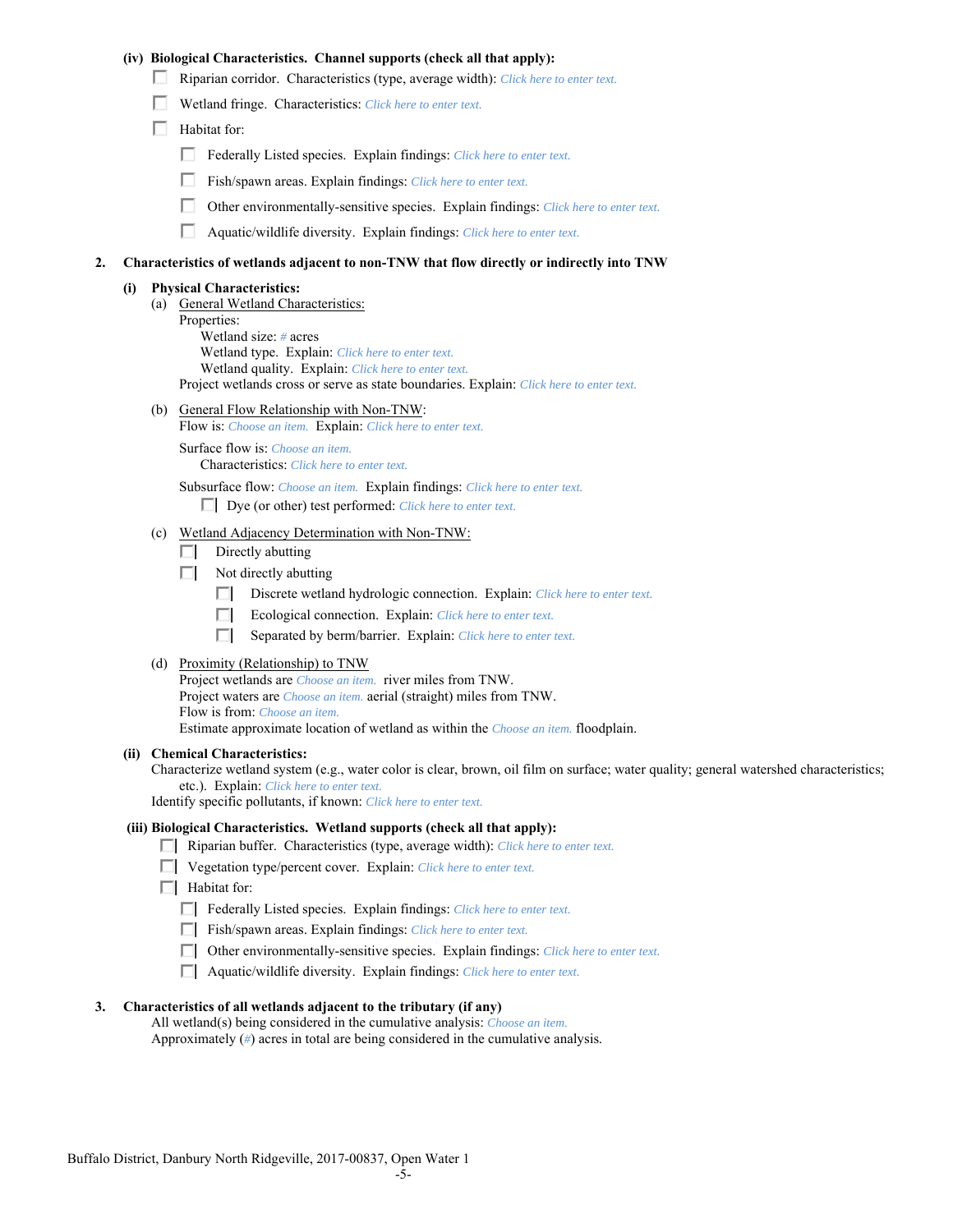For each wetland, specify the following:

| Directly abuts? $(Y/N)$ | Size (in acres) | Directly abuts? $(Y/N)$ | Size (in acres) |
|-------------------------|-----------------|-------------------------|-----------------|
|                         |                 |                         |                 |
| Y/N                     |                 | Y / N/                  |                 |
| 7/N                     |                 | 77 N                    |                 |
| V/N                     |                 | 77 N                    |                 |

Summarize overall biological, chemical and physical functions being performed: *Click here to enter text.*

## **C. SIGNIFICANT NEXUS DETERMINATION**

**A significant nexus analysis will assess the flow characteristics and functions of the tributary itself and the functions performed by any wetlands adjacent to the tributary to determine if they significantly affect the chemical, physical, and biological integrity of a TNW. For each of the following situations, a significant nexus exists if the tributary, in combination with all of its adjacent wetlands, has more than a speculative or insubstantial effect on the chemical, physical and/or biological integrity of a TNW. Considerations when evaluating significant nexus include, but are not limited to the volume, duration, and frequency of the flow of water in the tributary and its proximity to a TNW, and the functions performed by the tributary and all its adjacent wetlands. It is not appropriate to determine significant nexus based solely on any specific threshold of distance (e.g. between a tributary and its adjacent wetland or between a tributary and the TNW). Similarly, the fact an adjacent wetland lies within or outside of a floodplain is not solely determinative of significant nexus.** 

#### **Draw connections between the features documented and the effects on the TNW, as identified in the** *Rapanos* **Guidance and discussed in the Instructional Guidebook. Factors to consider include, for example:**

- Does the tributary, in combination with its adjacent wetlands (if any), have the capacity to carry pollutants or flood waters to TNWs, or to reduce the amount of pollutants or flood waters reaching a TNW?
- Does the tributary, in combination with its adjacent wetlands (if any), provide habitat and lifecycle support functions for fish and other species, such as feeding, nesting, spawning, or rearing young for species that are present in the TNW?
- Does the tributary, in combination with its adjacent wetlands (if any), have the capacity to transfer nutrients and organic carbon that support downstream foodwebs?
- Does the tributary, in combination with its adjacent wetlands (if any), have other relationships to the physical, chemical, or biological integrity of the TNW?

### *Note: the above list of considerations is not inclusive and other functions observed or known to occur should be documented below:*

- **1. Significant nexus findings for non-RPW that has no adjacent wetlands and flows directly or indirectly into TNWs.** Explain findings of presence or absence of significant nexus below, based on the tributary itself, then go to Section III.D: *Click here to enter text.*
- **2. Significant nexus findings for non-RPW and its adjacent wetlands, where the non-RPW flows directly or indirectly into TNWs.**  Explain findings of presence or absence of significant nexus below, based on the tributary in combination with all of its adjacent wetlands, then go to Section III.D: *Click here to enter text.*
- **3. Significant nexus findings for wetlands adjacent to an RPW but that do not directly abut the RPW.** Explain findings of presence or absence of significant nexus below, based on the tributary in combination with all of its adjacent wetlands, then go to Section III.D: *Click here to enter text.*

## **D. DETERMINATIONS OF JURISDICTIONAL FINDINGS. THE SUBJECT WATERS/WETLANDS ARE (CHECK ALL THAT APPLY):**

- **1. TNWs and Adjacent Wetlands.** Check all that apply and provide size estimates in review area:
	- TNWs: *#* linear feet *#* width (ft), Or, *#* acres.
	- Wetlands adjacent to TNWs: *#* acres.

## **2. RPWs that flow directly or indirectly into TNWs.**

- Tributaries of TNWs where tributaries typically flow year-round are jurisdictional. Provide data and rationale indicating that tributary is perennial: *Click here to enter text.*.
- Tributaries of TNW where tributaries have continuous flow "seasonally" (e.g., typically three months each year) are jurisdictional. Data supporting this conclusion is provided at Section III.B. Provide rationale indicating that tributary flows seasonally: *Click here to enter text.*.

Provide estimates for jurisdictional waters in the review area (check all that apply):

- $\Box$  Tributary waters: # linear feet # width (ft).
- Other non-wetland waters: *#* acres.

Identify type(s) of waters: *Click here to enter text.*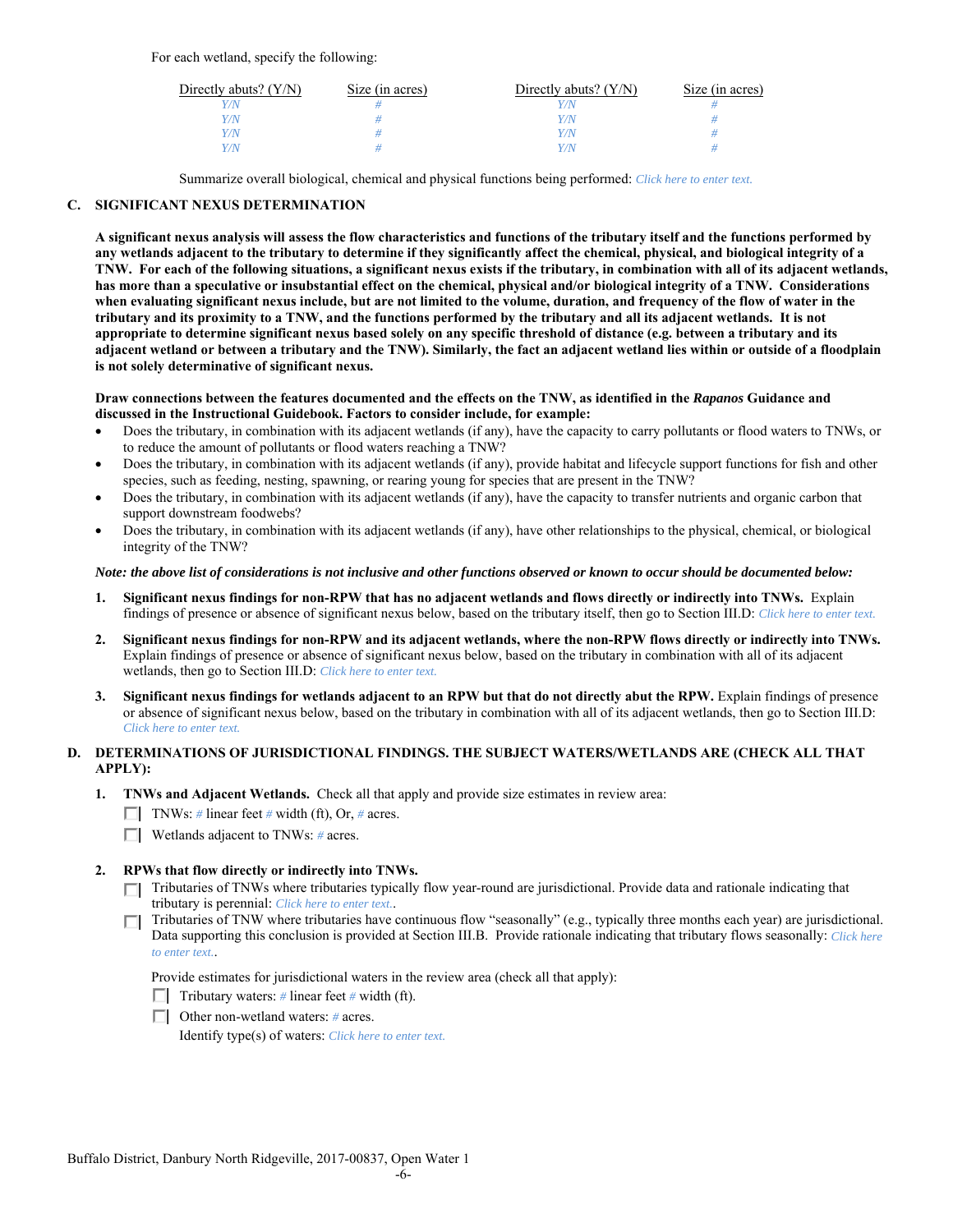### 3. Non-RPWs<sup>8</sup> that flow directly or indirectly into TNWs.

Waterbody that is not a TNW or an RPW, but flows directly or indirectly into a TNW, and it has a significant nexus with a TNW is jurisdictional. Data supporting this conclusion is provided at Section III.C.

Provide estimates for jurisdictional waters within the review area (check all that apply):

- **Tributary waters:** # linear feet # width (ft).
- Other non-wetland waters: *#* acres. Identify type(s) of waters: *Click here to enter text.*
- **4. Wetlands directly abutting an RPW that flow directly or indirectly into TNWs.**
	- Wetlands directly abut RPW and thus are jurisdictional as adjacent wetlands.
		- Wetlands directly abutting an RPW where tributaries typically flow year-round. Provide data and rationale indicating that tributary is perennial in Section III.D.2, above. Provide rationale indicating that wetland is directly abutting an RPW: *Click here to enter text.*
		- Wetlands directly abutting an RPW where tributaries typically flow "seasonally." Provide data indicating that П tributary is seasonal in Section III.B and rationale in Section III.D.2, above. Provide rationale indicating that wetland is directly abutting an RPW: *Click here to enter text.*

Provide acreage estimates for jurisdictional wetlands in the review area: *#* acres.

- **5. Wetlands adjacent to but not directly abutting an RPW that flow directly or indirectly into TNWs.** 
	- $\Box$  Wetlands that do not directly abut an RPW, but when considered in combination with the tributary to which they are adjacent and with similarly situated adjacent wetlands, have a significant nexus with a TNW are jurisidictional. Data supporting this conclusion is provided at Section III.C.

Provide acreage estimates for jurisdictional wetlands in the review area: *#* acres.

- **6. Wetlands adjacent to non-RPWs that flow directly or indirectly into TNWs.** 
	- Wetlands adjacent to such waters, and have when considered in combination with the tributary to which they are adjacent and with similarly situated adjacent wetlands, have a significant nexus with a TNW are jurisdictional. Data supporting this conclusion is provided at Section III.C.

Provide estimates for jurisdictional wetlands in the review area: *#* acres.

 **7. Impoundments of jurisdictional waters.9**

As a general rule, the impoundment of a jurisdictional tributary remains jurisdictional.

- Demonstrate that impoundment was created from "waters of the U.S.," or
- Demonstrate that water meets the criteria for one of the categories presented above (1-6), or
- г Demonstrate that water is isolated with a nexus to commerce (see E below).
- **E. ISOLATED [INTERSTATE OR INTRA-STATE] WATERS, INCLUDING ISOLATED WETLANDS, THE USE, DEGRADATION OR DESTRUCTION OF WHICH COULD AFFECT INTERSTATE COMMERCE, INCLUDING ANY SUCH WATERS (CHECK ALL THAT APPLY):10**
	- which are or could be used by interstate or foreign travelers for recreational or other purposes.
	- $\Box$  from which fish or shellfish are or could be taken and sold in interstate or foreign commerce.
	- $\Box$  which are or could be used for industrial purposes by industries in interstate commerce.
	- Interstate isolated waters.Explain: *Click here to enter text.*
	- Other factors.Explain: *Click here to enter text.*

#### **Identify water body and summarize rationale supporting determination:** *Click here to enter text.*

Provide estimates for jurisdictional waters in the review area (check all that apply):

- $\Box$  Tributary waters: # linear feet # width (ft).
- Other non-wetland waters: *#* acres.

Identify type(s) of waters: *Click here to enter text.*

Wetlands: *#* acres.

 $\overline{a}$ 8 See Footnote # 3.

<sup>&</sup>lt;sup>9</sup> To complete the analysis refer to the key in Section III.D.6 of the Instructional Guidebook.

<sup>&</sup>lt;sup>10</sup> Prior to asserting or declining CWA jurisdiction based solely on this category, Corps Districts will elevate the action to Corps and EPA HQ for review consistent with the process described in the Corps/EPA *Memorandum Regarding CWA Act Jurisdiction Following Rapanos.*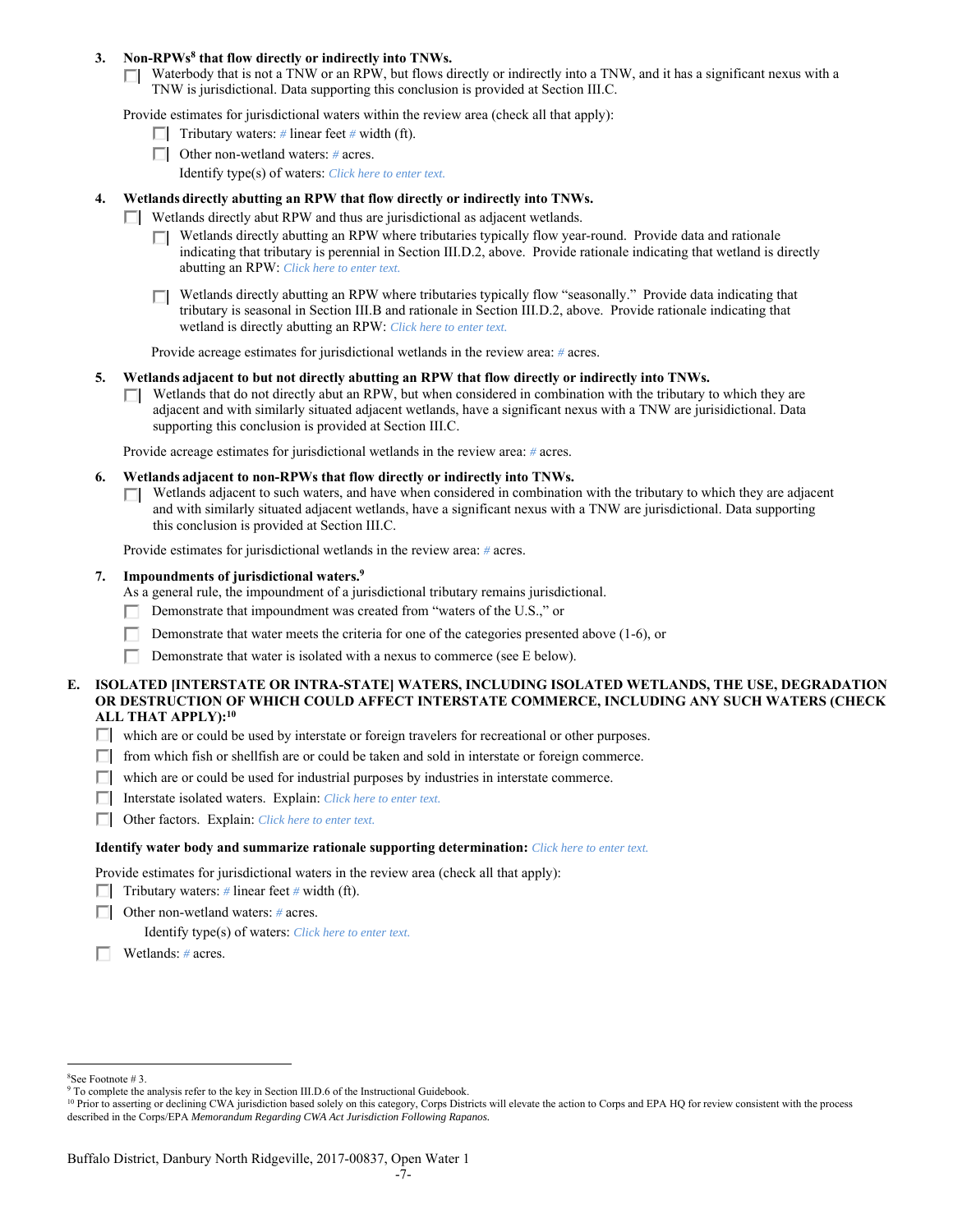| F. |                                                                                            | NON-JURISDICTIONAL WATERS, INCLUDING WETLANDS (CHECK ALL THAT APPLY):                                                                                                                                                                                                                                                     |  |
|----|--------------------------------------------------------------------------------------------|---------------------------------------------------------------------------------------------------------------------------------------------------------------------------------------------------------------------------------------------------------------------------------------------------------------------------|--|
|    |                                                                                            | $\blacksquare$ If potential wetlands were assessed within the review area, these areas did not meet the criteria in the 1987 Corps of Engineers<br>Wetland Delineation Manual and/or appropriate Regional Supplements.                                                                                                    |  |
|    | п                                                                                          | Review area included isolated waters with no substantial nexus to interstate (or foreign) commerce.                                                                                                                                                                                                                       |  |
|    |                                                                                            | Prior to the Jan 2001 Supreme Court decision in "SWANCC," the review area would have been regulated based solely on the                                                                                                                                                                                                   |  |
|    |                                                                                            | "Migratory Bird Rule" (MBR).                                                                                                                                                                                                                                                                                              |  |
|    | п                                                                                          | Waters do not meet the "Significant Nexus" standard, where such a finding is required for jurisdiction. Explain: Click here to enter text.                                                                                                                                                                                |  |
|    | ⊽                                                                                          | Other: (explain, if not covered above): See Section 1B2.                                                                                                                                                                                                                                                                  |  |
|    |                                                                                            | Provide acreage estimates for non-jurisdictional waters in the review area, where the sole potential basis of jurisdiction is the MBR factors<br>(i.e., presence of migratory birds, presence of endangered species, use of water for irrigated agriculture), using best professional judgment<br>(check all that apply): |  |
|    |                                                                                            | Non-wetland waters (i.e., rivers, streams): $\#$ linear feet $\#$ width (ft).                                                                                                                                                                                                                                             |  |
|    |                                                                                            | Lakes/ponds: $# \, \text{acres.}$                                                                                                                                                                                                                                                                                         |  |
|    | Other non-wetland waters: # acres. List type of aquatic resource: Click here to enter text |                                                                                                                                                                                                                                                                                                                           |  |
|    |                                                                                            | Wetlands: # acres.                                                                                                                                                                                                                                                                                                        |  |
|    |                                                                                            | Provide acreage estimates for non-jurisdictional waters in the review area that do not meet the "Significant Nexus" standard, where such a<br>finding is required for jurisdiction (check all that apply):                                                                                                                |  |
|    |                                                                                            | Non-wetland waters (i.e., rivers, streams): $\#$ linear feet $\#$ width (ft).                                                                                                                                                                                                                                             |  |
|    |                                                                                            | Lakes/ponds: $# \, \text{acres.}$                                                                                                                                                                                                                                                                                         |  |
|    |                                                                                            | Other non-wetland waters: # acres. List type of aquatic resource: Click here to enter text.                                                                                                                                                                                                                               |  |
|    |                                                                                            | Wetlands: # acres.                                                                                                                                                                                                                                                                                                        |  |
|    |                                                                                            | <b>SECTION IV: DATA SOURCES.</b>                                                                                                                                                                                                                                                                                          |  |
|    |                                                                                            | A. SUPPORTING DATA. Data reviewed for JD (check all that apply - checked items shall be included in case file and, where checked and                                                                                                                                                                                      |  |
|    |                                                                                            | requested, appropriately reference sources below):                                                                                                                                                                                                                                                                        |  |
|    | ⊡                                                                                          | Maps, plans, plots or plat submitted by or on behalf of the applicant/consultant: Preliminary Jurisdictional Waters Determination Report,<br>Danbury North Ridgeville, Lorain County, Ohio dated July 17, 2017.<br>Data sheets prepared/submitted by or on behalf of the applicant/consultant.                            |  |
|    |                                                                                            | $ \nabla $ Office concurs with data sheets/delineation report.                                                                                                                                                                                                                                                            |  |
|    |                                                                                            | Office does not concur with data sheets/delineation report.<br>ПL.                                                                                                                                                                                                                                                        |  |
|    |                                                                                            | Data sheets prepared by the Corps: Click here to enter text.                                                                                                                                                                                                                                                              |  |
|    |                                                                                            | Corps navigable waters' study: Click here to enter text.                                                                                                                                                                                                                                                                  |  |
|    | 罓                                                                                          | U.S. Geological Survey Hydrologic Atlas: USACE ORM2 Dataset                                                                                                                                                                                                                                                               |  |
|    |                                                                                            | $ \overline{v} $ USGS NHD data.                                                                                                                                                                                                                                                                                           |  |
|    |                                                                                            | $\triangledown$ USGS 8 and 12 digit HUC maps.                                                                                                                                                                                                                                                                             |  |
|    | ⊽                                                                                          | U.S. Geological Survey map(s). Cite scale & quad name: OH-West View                                                                                                                                                                                                                                                       |  |
|    | П                                                                                          | USDA Natural Resources Conservation Service Soil Survey. Citation: Click here to enter text.                                                                                                                                                                                                                              |  |
|    | 罓                                                                                          | National wetlands inventory map(s). Cite name: Oh- West View                                                                                                                                                                                                                                                              |  |
|    |                                                                                            | State/Local wetland inventory map(s): Click here to enter text.                                                                                                                                                                                                                                                           |  |
|    | г                                                                                          | FEMA/FIRM maps: Click here to enter text.                                                                                                                                                                                                                                                                                 |  |
|    | п                                                                                          | 100-year Floodplain Elevation is: Click here to enter text. (National Geodectic Vertical Datum of 1929)                                                                                                                                                                                                                   |  |
|    | ⊽                                                                                          | Photographs: $\overline{\vee}$ Aerial (Name & Date): Google Earth Pro (2017), Bing Aerial Imagery (2017), Historicaerials.com (1952, 1962)                                                                                                                                                                                |  |
|    | п                                                                                          | or $\overline{ \mathbf{v} }$ Other (Name & Date): Photos submitted with the delineation report.                                                                                                                                                                                                                           |  |
|    | г                                                                                          | Previous determination(s). File no. and date of response letter: Click here to enter text.                                                                                                                                                                                                                                |  |
|    | П                                                                                          | Applicable/supporting case law: Click here to enter text.                                                                                                                                                                                                                                                                 |  |
|    |                                                                                            | Applicable/supporting scientific literature: Click here to enter text.                                                                                                                                                                                                                                                    |  |
|    |                                                                                            | Other information (please specify): Click here to enter text.                                                                                                                                                                                                                                                             |  |

# **B. ADDITIONAL COMMENTS TO SUPPORT JD:** *Click here to enter text.*